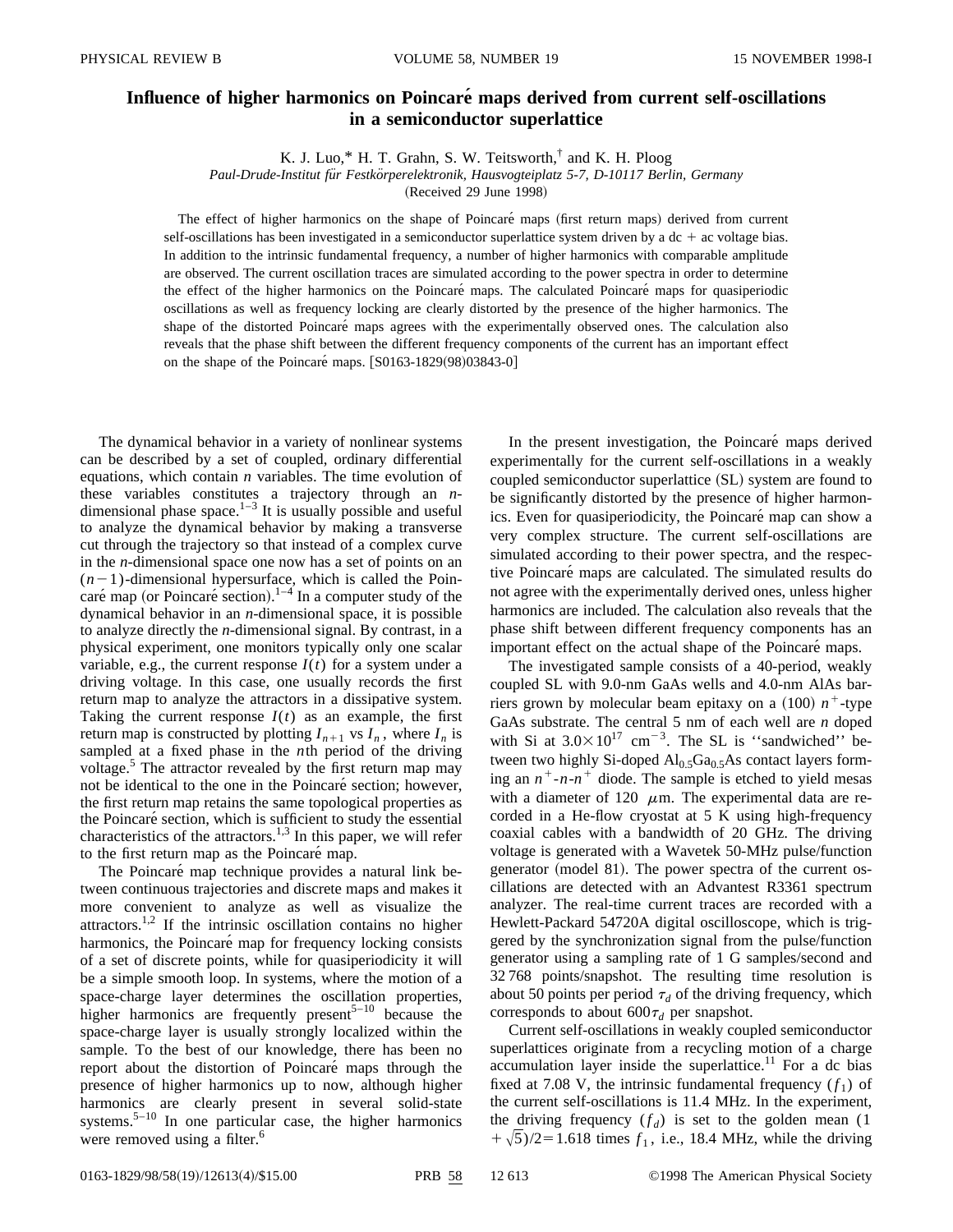

FIG. 1. Current power spectra (left) and real-time current traces (right) for  $V_{ac}$ =2 and 125 mV, respectively, recorded at 5 K in a superlattice structure.

amplitude ( $V_{ac}$ ) is varied. At  $V_{ac}$  = 0, the current oscillations contain up to three higher harmonics with a significant amplitude, which are clearly identified in the power spectra. When the driving voltage is applied, combination frequencies of the form  $nf_d + mf_1$ , where *n* and *m* are integers, also appear in the power spectrum in addition to  $f_1$  and its higher harmonics.<sup>10,12</sup> Figure 1 shows the power spectra on the left and real-time current traces  $I(t)$  on the right for two different values of  $V_{ac}$ . At 2 mV, the oscillation is quasiperiodic, since  $f_1$  and  $f_d$  are incommensurate.<sup>2,10,12</sup> With increasing  $V_{ac}$ ,  $f_1$  will gradually shift to higher frequencies. At 125 mV, the frequency ratio  $f_1/f_d$  reaches a rational number with a value of 7/11, which is called the winding number. The system has now entered a so-called frequency-locked state.<sup>2,10,12</sup>

Figure  $2(a)$  shows the Poincaré map derived from the real-time trace in Fig. 1(b) for  $V_{ac}$ =2 mV with the sampling phase fixed at the maximum of the amplitude of the driving voltage. As mentioned above, if there are no higher harmonics, the Poincaré map for quasiperiodic oscillations should be a smooth loop. This is obviously not the case in Fig.  $2(a)$ , where the Poincaré map is a distorted loop contain-



FIG. 2. (a) Experimentally derived Poincaré map for the quasiperiodic oscillations observed at 2 mV. Calculated Poincaré maps for (b) the fundamental frequency  $f_1$  alone, (c) the second harmonic  $f_2$  alone, (d)  $f_1$  and  $f_2$  together, (e)  $f_1$  plus three higher harmonics and no phase shift ( $\phi_1=0$ ), and (f)  $f_1$  plus three higher harmonics and a phase shift of  $\phi_1=0.8\pi$ . The frequency ratio was set to  $f_d/f_1 = (1+\sqrt{5})/2.$ 

ing self-crossings. In the following, we will simulate the current traces by using sinusoidal functions in order to derive Poincaré maps for different conditions, which can be compared to the one obtained from the experimental data. The simulated results demonstrate that the distortion of the loop is caused by the presence of higher harmonics.

As a first approximation, we calculate the Poincaré maps at 2 mV without taking into account any higher harmonics. The driving voltage  $V_d(t)$  is defined as

$$
V_d(t) = V_{ac} \sin(\omega_d t), \qquad (1)
$$

where  $\omega_d = 2 \pi f_d$ . In the simplest case, the real-time current response  $I(t)$  consists of two terms

$$
I(t) = I_d \sin(\omega_d t) + I_1 \sin(\omega_1 t + \phi_1), \tag{2}
$$

where  $\omega_1 = 2 \pi f_1$ . The first term represents the response due to the driving voltage, which has the same frequency and phase as the driving voltage. The second term denotes the intrinsic current component, which exhibits a phase shift  $\phi_1$ with respect to the driving voltage.

In the power spectra, the measured quantity  $P(f)$  is defined as

$$
P(f) = 10 \log_{10} [|I(f)|^2],\tag{3}
$$

where  $I(f)$  denotes the amplitude of the oscillatory component with frequency *f*. In the measured power spectra, the current amplitude is converted into a voltage. In the following, only amplitude ratios are important, and the current amplitude in the calculation has been normalized to an arbitrary constant. From the power spectra in Fig.  $1(a)$ , we can determine the amplitude ratio between the driving and intrinsic frequency components. In the calculation, we have used a value of 229 for  $I_1/I_d$ . As mentioned above, the frequency ratio  $f_d/f_1$  was set at  $(1+\sqrt{5})/2$ . The current traces are calculated using Eq.  $(2)$  with a time scale adjusted in such a way that every Poincaré map contains about 500 data points. Figure  $2(b)$  shows the calculated Poincaré map using the parameters given above with a phase shift  $\phi_1=0$ , which consists of a smooth loop. Changing the value of  $\phi_1$  does not result in any changes of the shape of the Poincaré map, although the exact location of the points in the Poincaré map may be influenced. Therefore, we conclude that, if higher harmonics are not taken into account, the phase difference between the driving and intrinsic frequency components does not have any effect on the shape of the Poincaré map. However, the calculated result in Fig.  $2(b)$  is very different from the experimentally observed result shown in Fig.  $2(a)$ . In a previous paper, $12$  we have studied the Poincaré map for certain dc voltages, where the current response in the quasiperiodic regime does not contain any higher harmonics. Then, the resulting Poincaré map is indeed very similar to the one shown in Fig.  $2(b)$ . In contrast, when the higher harmonics are experimentally present as shown in Figs.  $1(a)$  and  $1(c)$ , it is necessary to include them in the simulation.

Figure  $2(c)$  shows the calculated Poincaré map for the second harmonic alone, which corresponds to the Poincaré map for a frequency ratio of  $(1+\sqrt{5})/4$ . It is again a smooth loop without any distortion, but has a different shape than the one in Fig.  $2(b)$ . Any phase shift has again no effect on the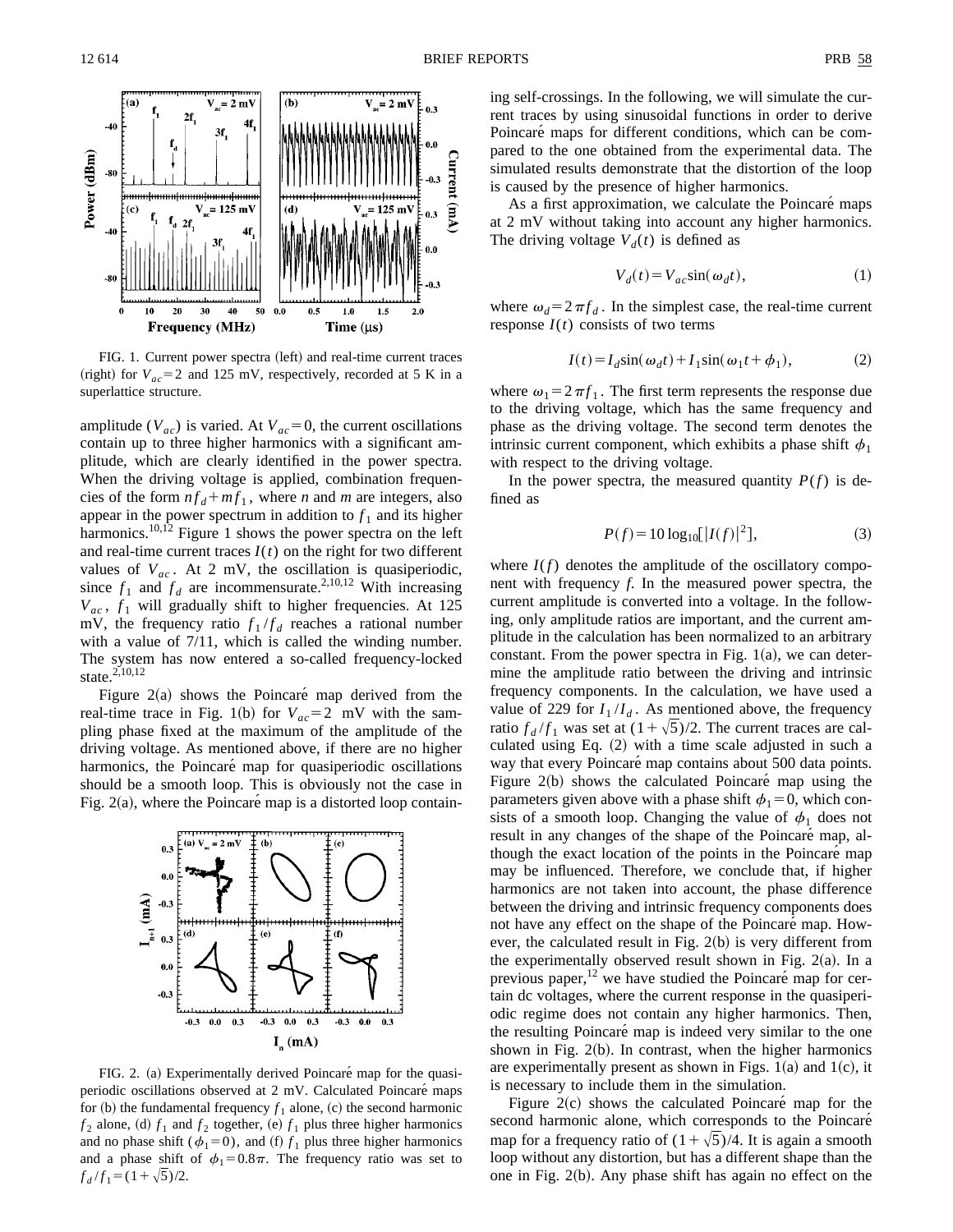shape. However, when at least the fundamental frequency and the second harmonic are considered according to

$$
I(t) = I_d \sin(\omega_d t) + I_1 \sin(\omega_1 t + \phi_1) + I_2 \sin(2\omega_1 t + \phi_2),
$$
\n(4)

where  $I_2$  denotes the amplitude of the second harmonic, the loop becomes already distorted containing at least one selfcrossing. This is shown in Fig. 2(d) for  $\phi_1 = \phi_2 = 0$ . The amplitude ratios  $I_1/I_d$ =229 and  $I_2/I_d$ =126 have been determined from the power spectra at 2 mV.

In order to improve the simulated result with respect to the experimentally observed one, the Poincaré map is now derived from a current response that includes all three higher harmonics shown in Fig. 1(a). We therefore consider at 2 mV a current response of the form

$$
I(t) = I_d \sin(\omega_d t) + I_1 \sin(\omega_1 t + \phi_1) + I_2 \sin(2\omega_1 t + \phi_2)
$$
  
+ 
$$
I_3 \sin(3\omega_1 t + \phi_3) + I_4 \sin(4\omega_1 t + \phi_4),
$$
 (5)

where  $I_3$  and  $I_4$  denote the amplitudes of the third and fourth harmonic, respectively. A total of five frequencies is now taken into account. The other frequency peaks, which are present in Fig. 1(a) and originate from the mixing of  $f_1$  with  $f_d$ , are not included in Eq.  $(5)$ , since their amplitudes are rather small. We also confirmed that they have little influence on the calculated results. From the power spectra at 2 mV, the additional amplitude ratios used in the calculation have been determined to be  $I_3/I_d = 28$  and  $I_4/I_d = 45$ . For simplicity, we assume that there is no phase shift between the fundamental intrinsic frequency and its higher harmonics, i.e.,  $\phi_1 = \phi_i$  for  $i = 2,3$ , and 4. However, the phase shift between the driving frequency and all other frequencies may still have an important effect on the shape of the Poincaré map.

Figure  $2(e)$  shows the calculated Poincaré map when all three higher harmonics of Fig.  $1(a)$  are included with a phase shift  $\phi_1=0$ . Comparing it with Fig. 2(d), the number of selfcrossings increases when more higher harmonics are taken into account. We tried a number of different values for  $\phi_1$ . The best qualitative agreement in terms of the shape of the Poincaré map was found for a value of  $0.8\pi$  as shown in Fig.  $2(f)$ . This clearly demonstrates the influence of higher harmonics on the shape of the Poincaré map. The remaining difference between Figs.  $2(a)$  and  $2(f)$  may originate from a phase shift between the different frequency components in the current traces. Better agreement can be expected, if the phase shifts are finely tuned between the different frequency components. In principle, they can be obtained from complete Fourier transforms of the corresponding real-time traces. However, the effect of higher harmonics and phase shifts on the Poincaré maps can already be demonstrated using the procedure outlined above.

We will now calculate the Poincaré map for the frequency-locked state observed at 125 mV in the same way as described above. The Poincaré map is expected to contain 11 separate points, since the winding number is equal to  $7/11<sup>12</sup>$  The experimental result is shown in Fig. 3(a) and consists of some 10 isolated areas. However, it appears that one of the longer regions actually consists of two separate regions. Figure  $3(b)$  displays the calculated Poincaré map without considering any higher harmonics, i.e., the current



FIG. 3. (a) Experimentally derived Poincaré map for frequency locking observed at 125 mV corresponding to a winding number of 7/11. Calculated Poincaré maps for a frequency ratio of  $f_1 / f_d$  $=7/11$  (b) without considering any higher harmonics of  $f_1$ , (c) including three higher harmonics and no phase shift ( $\phi_1=0$ ), (d) including three higher harmonics with the same phase shift of  $\phi_1$  $=0.8\pi$ , (e) including all higher frequency components with a phase shift of  $\phi_1=0.8\pi$ , and (f) including all higher frequency components with phase shifts of  $\phi_1=0.8\pi$  for the three higher harmonics and  $\phi_1=0$  for all the other frequency components.

trace has been simulated using Eq.  $(2)$  with a frequency ratio of  $f_d/f_1 = 11/7$ . It indeed contains 11 isolated points along a similar loop as that shown in Fig.  $2(b)$ . It should be noted that there are 500 data points inside a single Poincaré map so that each isolated point actually consists of about 45 points, which have exactly the same value. The calculated result in Fig.  $3(b)$  is again very different from the experimental result so that higher harmonics have to be taken into account.

Just as in the calculation for 2 mV, we simulate the current trace using Eq.  $(5)$ . The amplitude ratio of  $I_i/I_d$  for *i*  $=1,2,3$ , and 4 is again obtained from the power spectra with values of 1.40, 0.70, 0.15, and 0.28, respectively. We also assume no phase shift between the  $f_1$  component and the  $f_i$  ( $i=2,3,4$ ) components. Figures 3(c) and 3(d) display the calculated results for a phase shift between the driving and intrinsic frequency component of  $\phi_1=0$  and  $\phi_1=0.8\pi$ , respectively. The agreement between the experimental and simulated result is greatly improved in Fig.  $3(d)$  compared with Fig.  $3(c)$ . However, it may be further improved by taking into account all other frequency peaks (there are  $24$ ) shown in Fig. 1(c), which are linear combinations of  $f_d$  and  $f_1$ . In contrast to the quasiperiodic case at 2 mV, these frequency peaks are rather strong [cf. Fig. 1(c)]. In Fig. 3(e), the corresponding Poincaré section is shown under the assumption that the phases of all terms are set to  $0.8\pi$ , i.e., there is no relative phase shift between any of these terms. Compared with that in Fig.  $3(d)$ , the overall shape in Fig.  $3(e)$  has only changed a little, but some details are in better agreement with the experimental result. In particular, the lowest two points are now very close to each other indicating that the large region in the lowest part of Fig.  $3(a)$  actually consists of two regions, which are connected.

Figure  $3(f)$  shows the calculated Poincaré map including all frequency components assuming a different phase shift from that in Fig.  $3(e)$ . The phase shift for the intrinsic frequency and its higher harmonics is the same as for Fig.  $3(e)$ , but for all other frequency components (i.e., the mixing